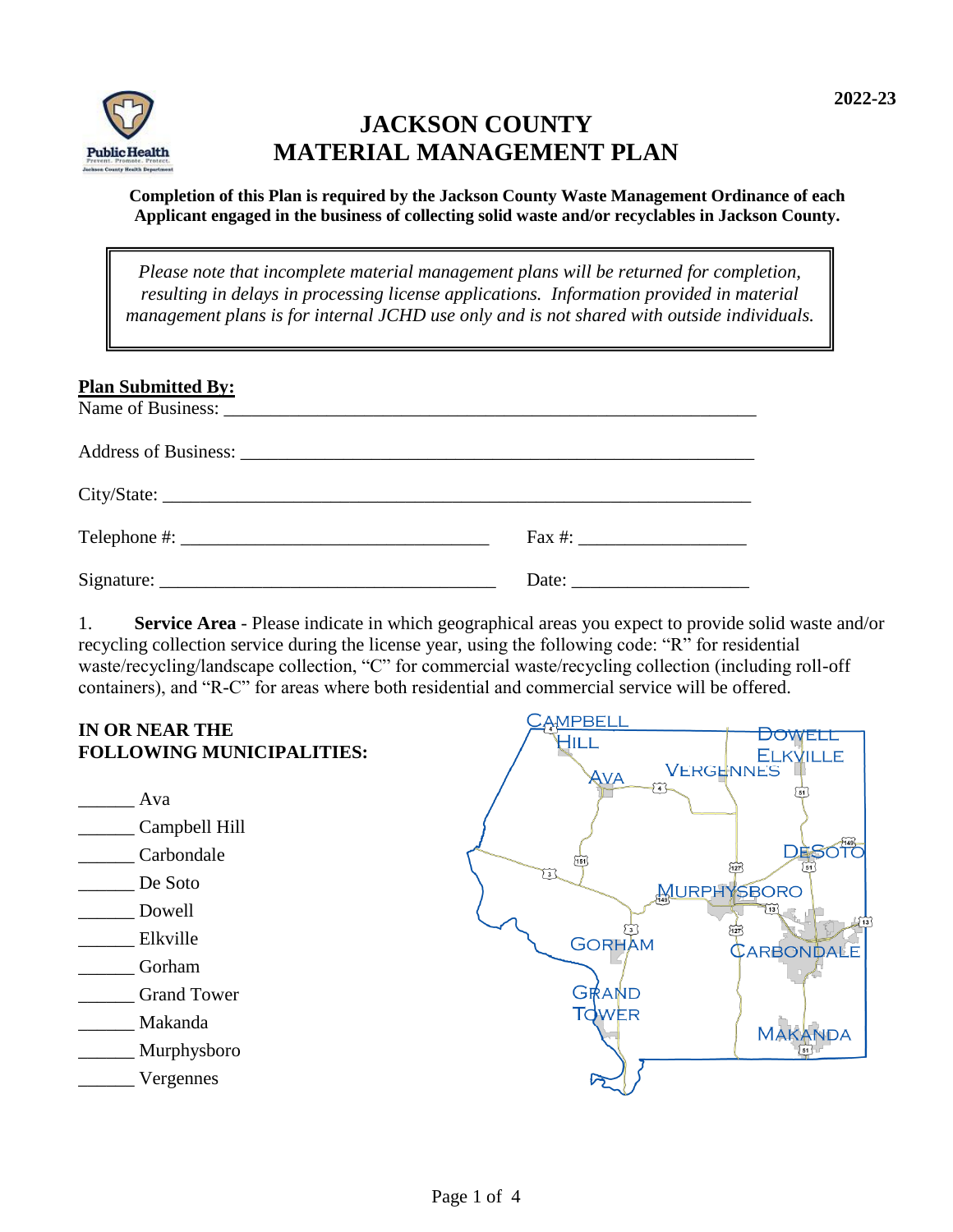#### **2. Description of Recycling Services to be Provided (if applicable)**

*(Please note that, by May 1, 2009, all waste haulers were required to provide refuse & curbside recycling service to all single-family to four-plex residential customers within the corporate limits of any municipality in Jackson County for a single, combined rate with no option for resident to opt-out of recycling. If this rule does not apply to you and you do not provide recycling service, you may skip Sections 2, 3, 7 & 8 of this form.)*

Please provide a detailed description of the means and methods employed to collect source-separated recyclable materials. Include the frequency of collection for residential.

#### **Residential:**

| recycling service? | Are you in compliance with the requirement to provide refuse and recycling service to all residential<br>customers within municipalities for a single, combined rate with no option for residents to opt-out of |
|--------------------|-----------------------------------------------------------------------------------------------------------------------------------------------------------------------------------------------------------------|
| Yes                | No (if "No", please attach separate sheet detailing your company's non-compliance)                                                                                                                              |
|                    |                                                                                                                                                                                                                 |
|                    |                                                                                                                                                                                                                 |

#### **3. Recyclable Materials You Will Collect (if applicable)**

Place an "X" in the appropriate spaces below.

# **RESIDENTIAL COMMERCIAL CONSTRUCTION & DEMO** \_\_\_\_\_ Newsprint\* \_\_\_\_\_Corrugated cardboard \_\_\_\_\_\_ Cardboard \_\_\_\_\_ Glass containers\* \_\_\_\_\_Office paper \_\_\_\_\_\_ Ferrous metals (clear, green & brown) \_\_\_\_\_ Newsprint \_\_\_\_\_\_ Non-ferrous metals  $\overline{\text{Aluminum cans*}}$  Magazines \_\_\_\_\_ Steel (tin) cans\* \_\_\_\_\_ Paperboard \_\_\_\_\_\_ Concrete Lacker PET plastic bottles\* and all all times Bulk (junk) mail and all appearance Asphalt \_\_\_\_\_ HDPE plastic bottles\* \_\_\_\_\_ Glass containers \_\_\_\_\_\_ Other\*\* \_\_\_\_\_ Corrugated cardboard\* \_\_\_\_\_ Aluminum cans \_\_\_\_\_\_\_\_\_\_\_\_\_\_\_\_\_\_\_\_\_\_\_\_\_\_\_ \_\_\_\_\_ Magazines \_\_\_\_\_ Steel (tin) cans \_\_\_\_\_ Paperboard/Chipboard \_\_\_\_\_ PET plastic bottles \_\_\_\_\_ Bulk (junk) mail \_\_\_\_\_ HDPE plastic bottles Aluminum foil Tires Let a a series a series and the series of the series  $\sim$  Other\*\* \_\_\_\_\_ Leaves/Grass/Tree debris \_\_\_\_\_ Appliances Other\*\*

\* - Items which are required to be collected when providing curbside recycling service (updated 2009).

\*\* - If other, please specify.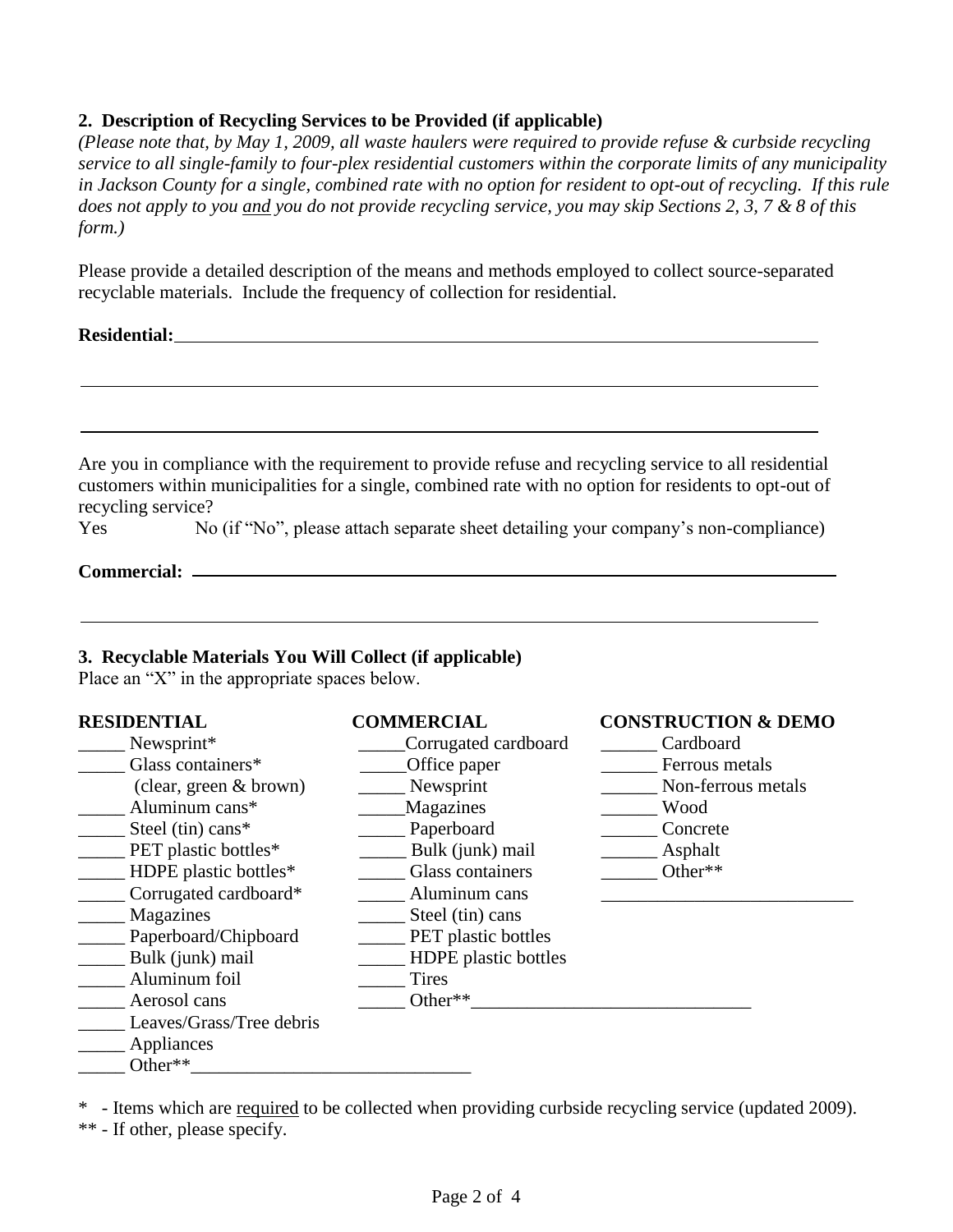# **4. Disposal and Recycling Facilities**

List all of the facilities you will use for transfer, disposal, or recycling of municipal waste, landscape waste or recyclable materials collected in Jackson County.

| <b>Facility Name:</b> | Address: | Material(s) Accepted<br>at Facility: |
|-----------------------|----------|--------------------------------------|
|                       |          |                                      |
|                       |          |                                      |
|                       |          |                                      |
|                       |          |                                      |
|                       |          |                                      |
|                       |          |                                      |

# **5. Disposal Facilities (if applicable)**

List the approximate percentage of Jackson County municipal waste (excluding recyclables and landscape waste) you expect to deliver to each disposal/transfer facility listed under #4 during this licensing year. Total for all Disposal Facilities should equal 100 percent.

|   | <b>Facility Name:</b>                                                                                                 | Percent |
|---|-----------------------------------------------------------------------------------------------------------------------|---------|
| A | <u>experimental product</u> the control of the control of the control of the control of the control of the control of |         |
| B |                                                                                                                       |         |
|   |                                                                                                                       |         |

# **6. Landscape Waste Facilities (if applicable)**

List the approximate percentage of Jackson County landscape waste you expect to deliver to each facility listed under #4 during this licensing year. Total for all Landscape Waste Facilities should equal 100 percent. Facility Name: Percent

 $)$   $\qquad \qquad$  $B)$